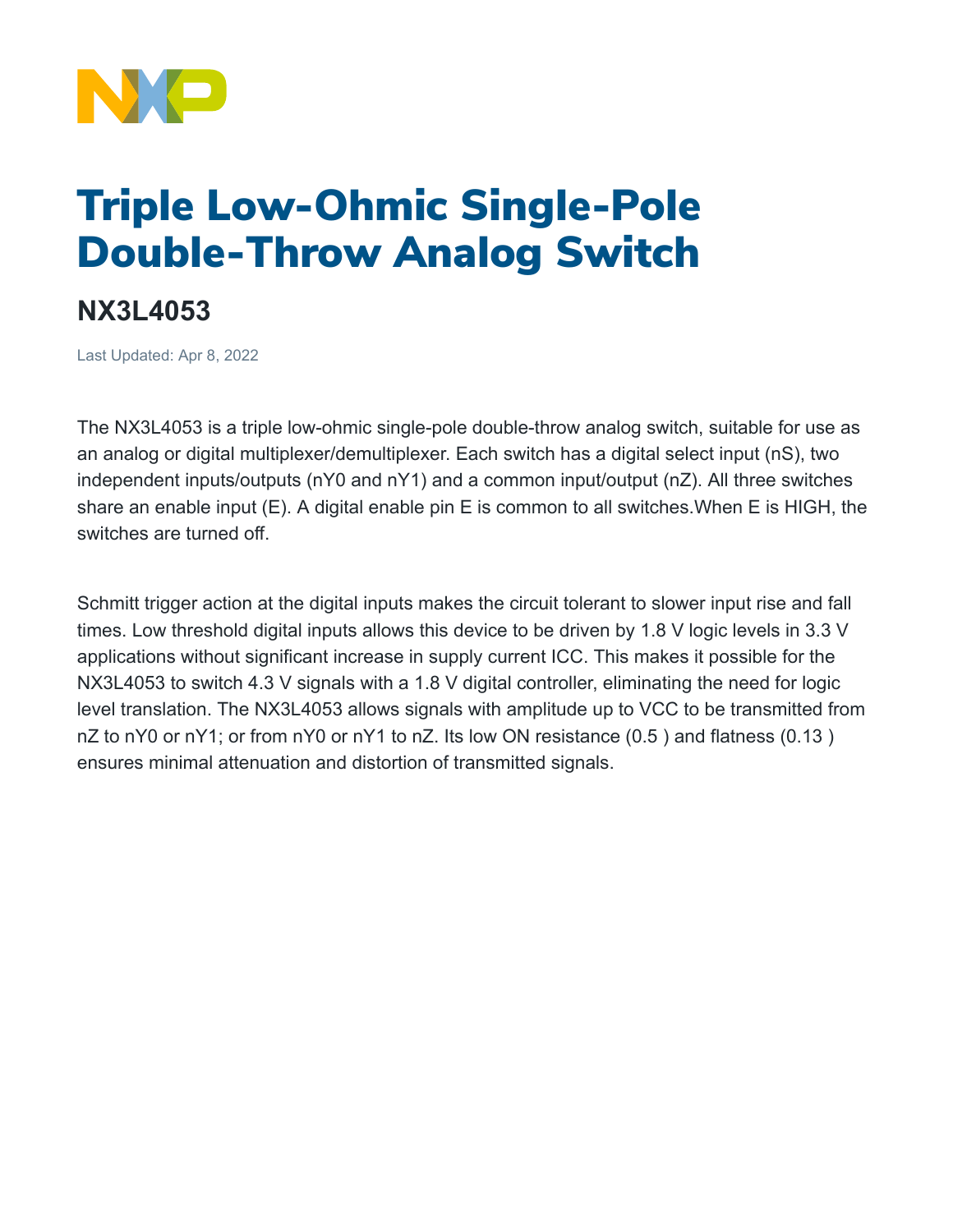**NX3L4053 Block Diagram Block Diagram**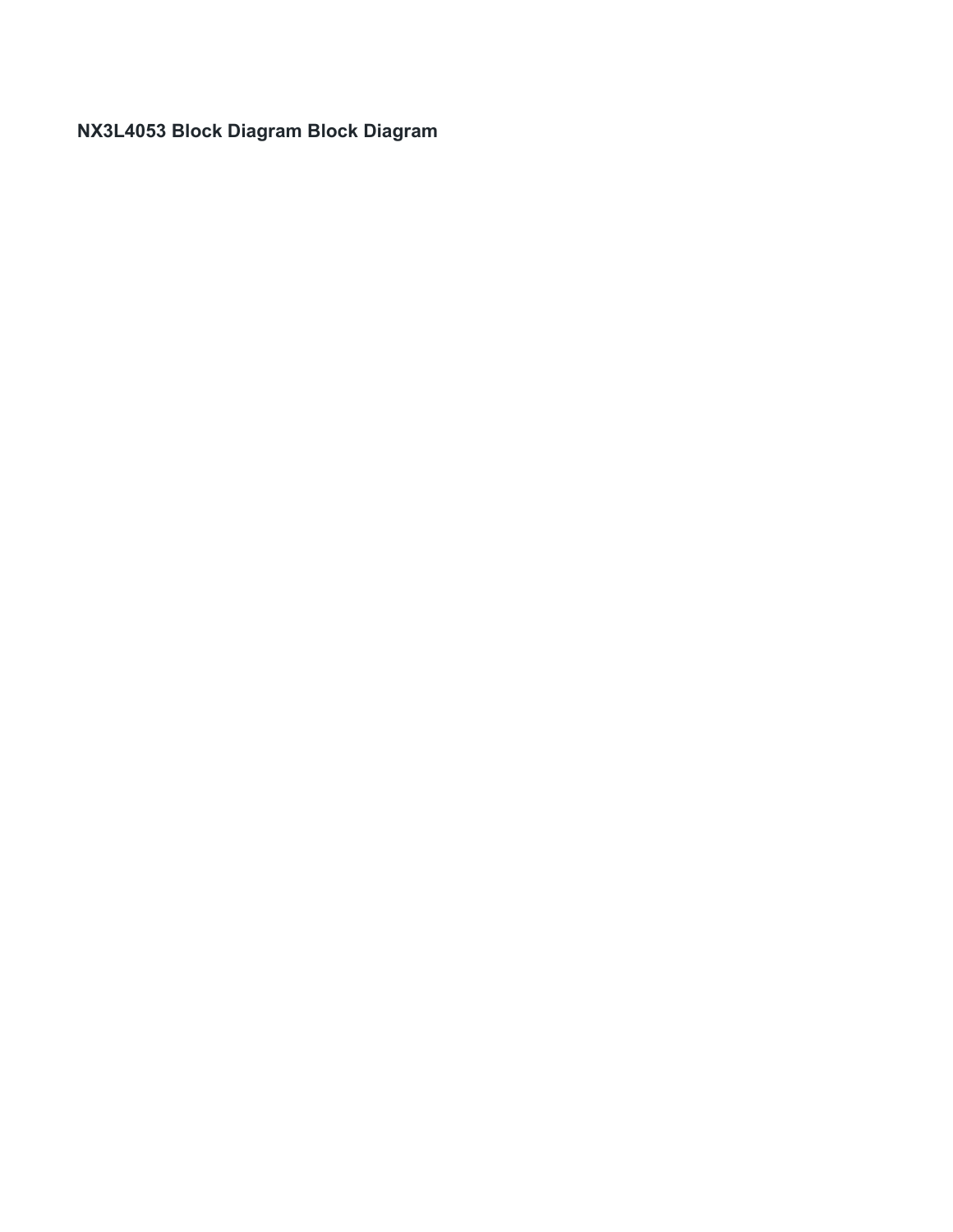